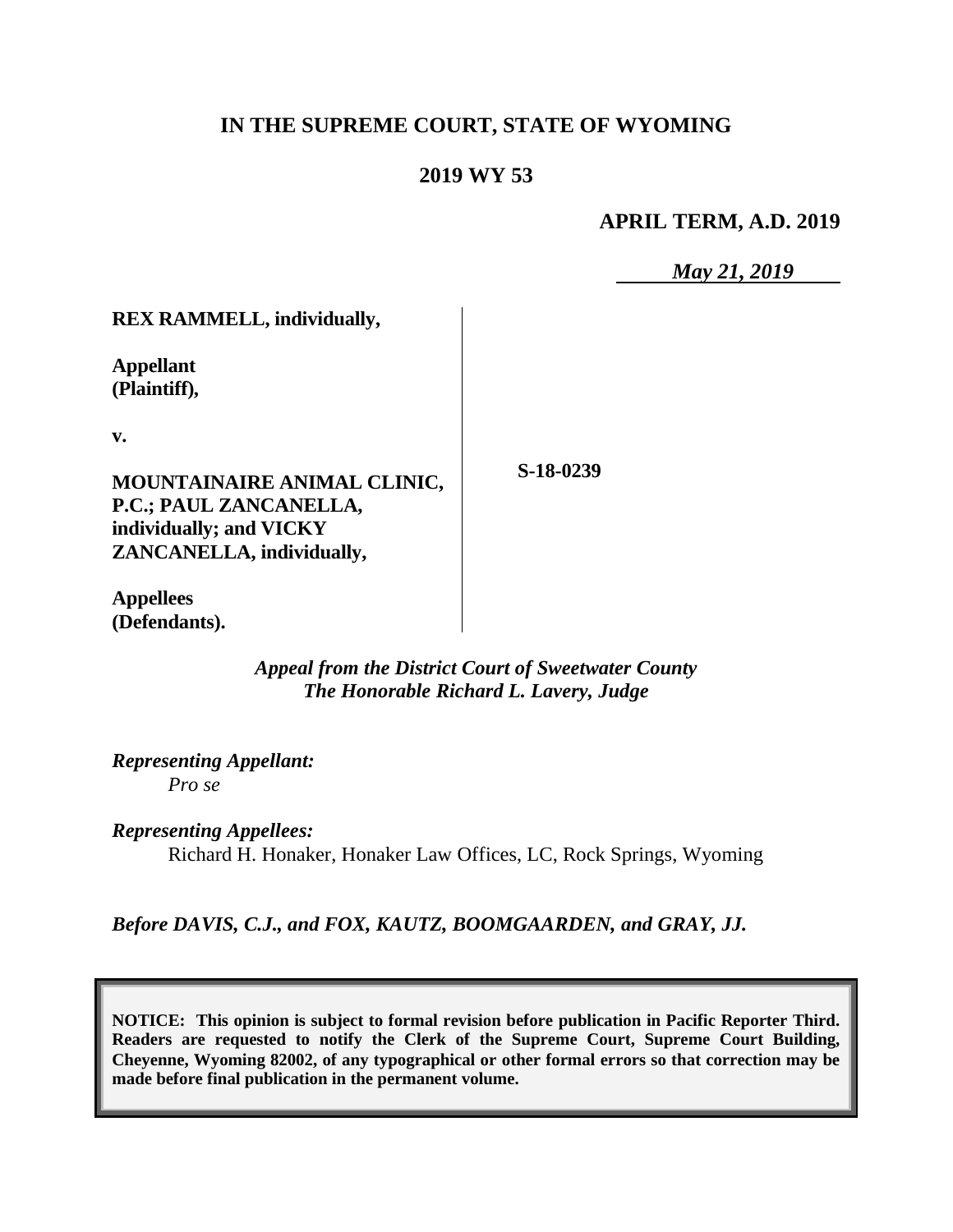#### **DAVIS**, **Chief Justice.**

l

[¶1] Rex Rammell, D.V.M., filed a complaint against his former employer, Mountainaire Animal Clinic, P.C., its sole shareholder and president, Paul Zancanella, D.V.M., and its office manager, Vicky Zancanella, collectively Mountainaire, asserting multiple claims including breach of express contract and tortious interference with contract. The district court entered partial summary judgment against Dr. Rammell on all his claims except the breach of express contract claim. Shortly before trial, it dismissed that claim as a sanction for willful obstruction of discovery and fraud upon the court. Dr. Rammell appeals the summary judgment ruling on his tortious interference claim and the dismissal of his breach of express contract claim. We affirm.

#### **ISSUES**

[¶2] Dr. Rammell presents six issues on appeal, which we summarize and restate as two issues. $1$ 

> 1. Did the district court err in entering summary judgment against Dr. Rammell on his tortious interference claim?

> 2. Did the district court abuse its discretion in dismissing Dr. Rammell's remaining claims as a sanction for his discovery violations?

[¶3] Mountainaire addresses these two issues and offers two additional issues in response:

> 1. Does Appellant's false certification concerning the transcript of trial court evidence, and failure to include the

<sup>&</sup>lt;sup>1</sup> Dr. Rammell raises additional issues that we decline to address because they are mooted by our decision to uphold the district court's summary judgment and dismissal rulings. *See Williams v. Matheny*, 2017 WY 85,  $\parallel$  15, 398 P.3d 521, 527 (Wyo. 2017) (under the mootness doctrine, courts do not rule on issues that will have no impact on the parties). This includes Dr. Rammell's challenges to the district court's finding that he violated the preliminary injunction enjoining him from offering veterinary services within a fifty-mile radius of Mountainaire, his claim that the court erred in ruling that no facts had been pled that would justify consideration of punitive damages, and his claim that the district court erred in denying his motion to compel discovery. With regard to the preliminary injunction violation, the court did not sanction Dr. Rammell for the violation, so our decision would have no practical effect one way or another. With regard to punitive damages, our ruling on the district court's dismissal forecloses any claim for those damages, so a ruling on that point would of course have no impact. With regard to Dr. Rammell's motion to compel, we find nothing in the record to suggest he asked for sanctions, so our ruling again would have no effect.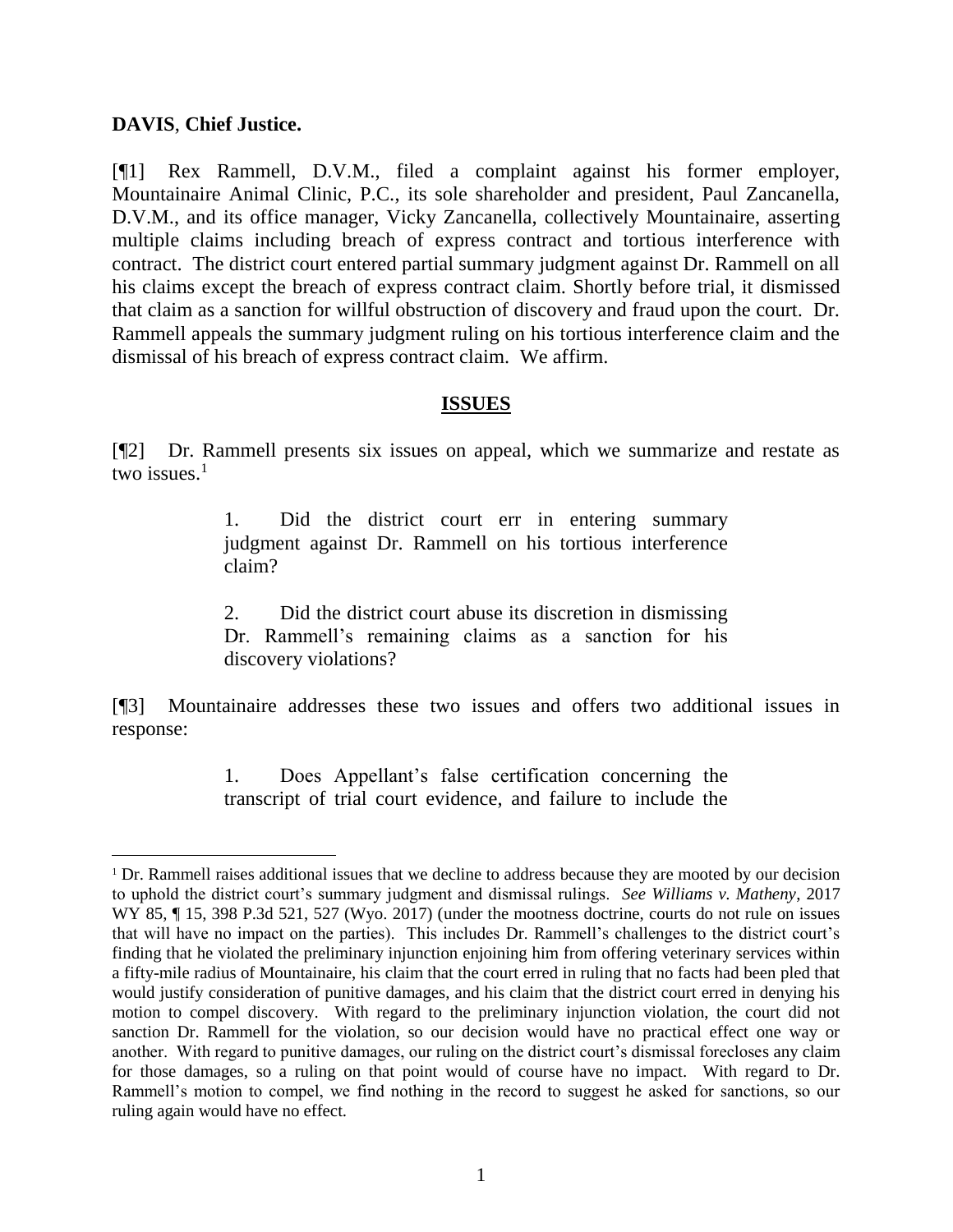transcript in the record, render his notice of appeal jurisdictionally defective, requiring dismissal of this appeal?

2. Should the trial court's decision be summarily affirmed because of Appellant's failure to present a proper record, including a transcript, for this appeal?

# **FACTS**

[¶4] Mountainaire is a veterinary clinic located in Sweetwater County. Dr. Rammell is a veterinarian, and he was hired by Mountainaire pursuant to an employment agreement dated November 14, 2016. The agreement was for a term of one year and provided as follows concerning termination:

> This agreement shall terminate immediately upon the occurrence of any of the following events:

> A. The denial, refusal, suspension, revocation or restriction of Employee's license to practice veterinary medicine in the State of Wyoming.

B. The death of Employee.

C. The mutual agreement of Employer and Employee, in writing, to termination.

D. Disability of Employee which continues for a period of 30 consecutive days or more.

E. The failure or refusal of Employee to diligently perform the duties of his employment and provisions of this agreement.

F. The end of the term of this agreement.

G. Notwithstanding any of the foregoing, if Employer determines that continued employment of Employee is not desirable for any reason, such employment may be terminated, with or without cause, upon sixty (60) days prior written notice to Employee.

[¶5] On April 19, 2017, Dr. Zancanella, in his capacity as Mountainaire's president, met with Dr. Rammell and terminated his employment. On July 5, 2017, Dr. Rammell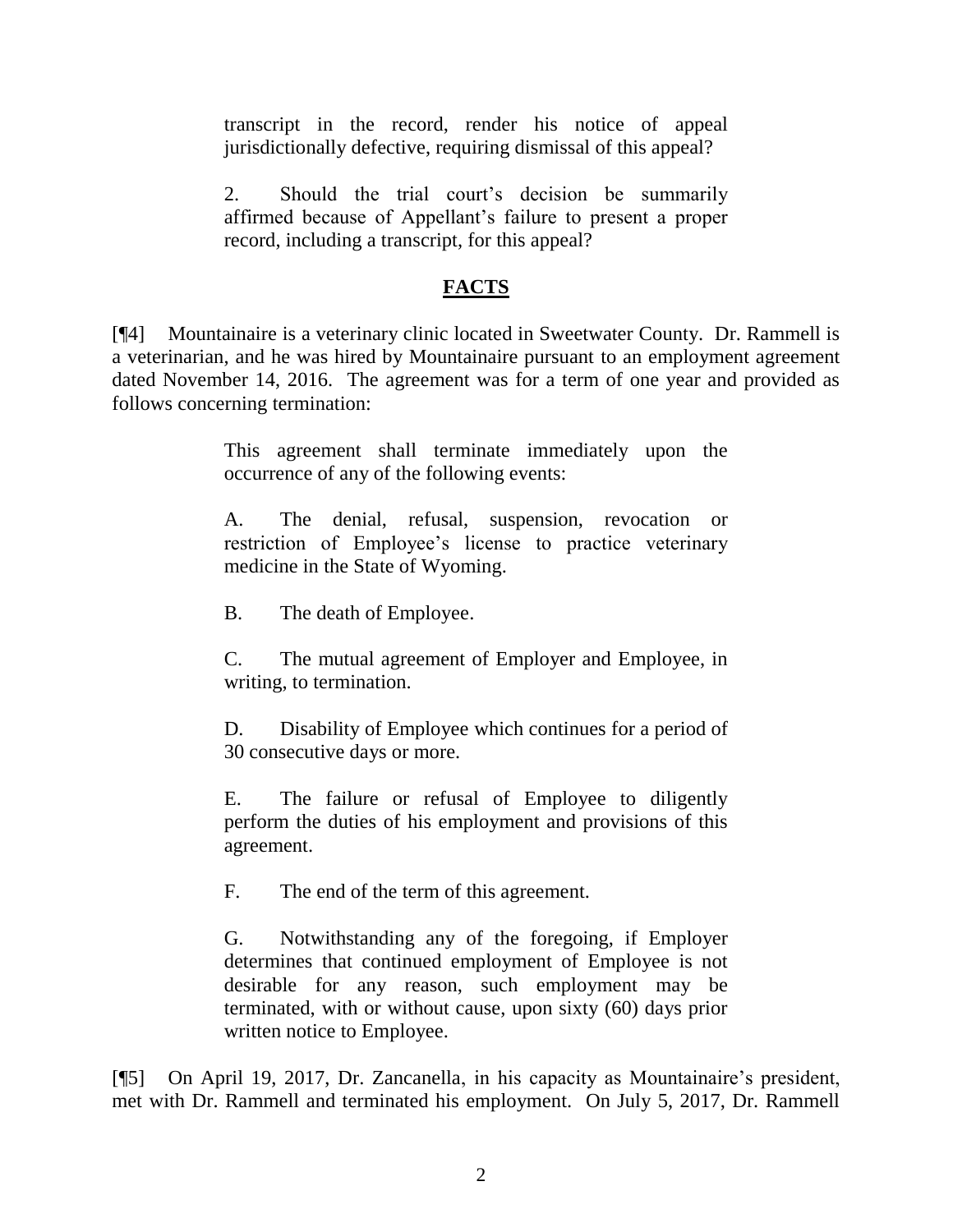filed a complaint against Mountainaire and against Dr. Zancanella and Vicky Zancanella in their individual capacities.<sup>2</sup> The complaint asserted claims for breach of express contract, breach of implied contract, tortious interference with contract, intentional infliction of emotional distress, and negligent infliction of emotional distress. Mountainaire answered and counterclaimed for breach of the employment agreement's non-compete clause and for a \$10,000 salary advance it had made to Dr. Rammell. It also applied for and was granted a preliminary injunction enjoining Dr. Rammell from directly or indirectly providing services that would compete with Mountainaire within a fifty-mile radius of the clinic.

[¶6] On June 8, 2018, Mountainaire filed two summary judgment motions, one on its \$10,000 claim for a salary advance refund, and the other against all of Dr. Rammell's claims. The district court granted Mountainaire summary judgment on all claims except a part of Dr. Rammell's breach of implied contract and his breach of express contract claims. Shortly thereafter, it granted Mountainaire's motion to reconsider the breach of implied contract ruling and entered summary judgment in its favor on that claim.<sup>3</sup> That decision left only Dr. Rammell's breach of express contract claim for trial.

[¶7] A few weeks before the August 27, 2018 trial, Mountainaire filed a motion for an order to show cause as to why Dr. Rammell's remaining claim should not be dismissed. In support of its claim for dismissal, Mountainaire alleged that Dr. Rammell flagrantly violated the court's preliminary injunction by offering veterinary services within a few miles of the Mountainaire clinic, that he provided false discovery answers regarding those services, and that he self-issued invalid trial subpoenas. Mountainaire subsequently supplemented the motion with allegations that Dr. Rammell gave false discovery answers concerning income he had earned since the termination of his employment with Mountainaire.

[¶8] On August 15, 2018, the district court held an evidentiary hearing on Mountainaire's motion, and on August 20th, it issued its order ruling on the motion. The court found that Dr. Rammell had issued invalid subpoenas but that he had done so unintentionally, and it did not sanction him for that conduct. The court further found that Dr. Rammell had violated the preliminary injunction, but it concluded that the violation was not grounds for dismissal and otherwise ordered no sanction for it.

[¶9] With respect to discovery responses concerning income he had earned since his dismissal from Mountainaire, the court found the responses ranged from "evasive and misleading to outright false." For this discovery violation, the court dismissed Dr.

 <sup>2</sup> Dr. Rammell was originally represented by counsel. On March 9, 2018, his attorney moved to withdraw on the ground that Dr. Rammell wished to represent himself, and the district court granted that motion. Dr. Rammell thereafter proceeded *pro se*.

<sup>&</sup>lt;sup>3</sup> The ruling on the implied breach of contract claim was not challenged in this appeal.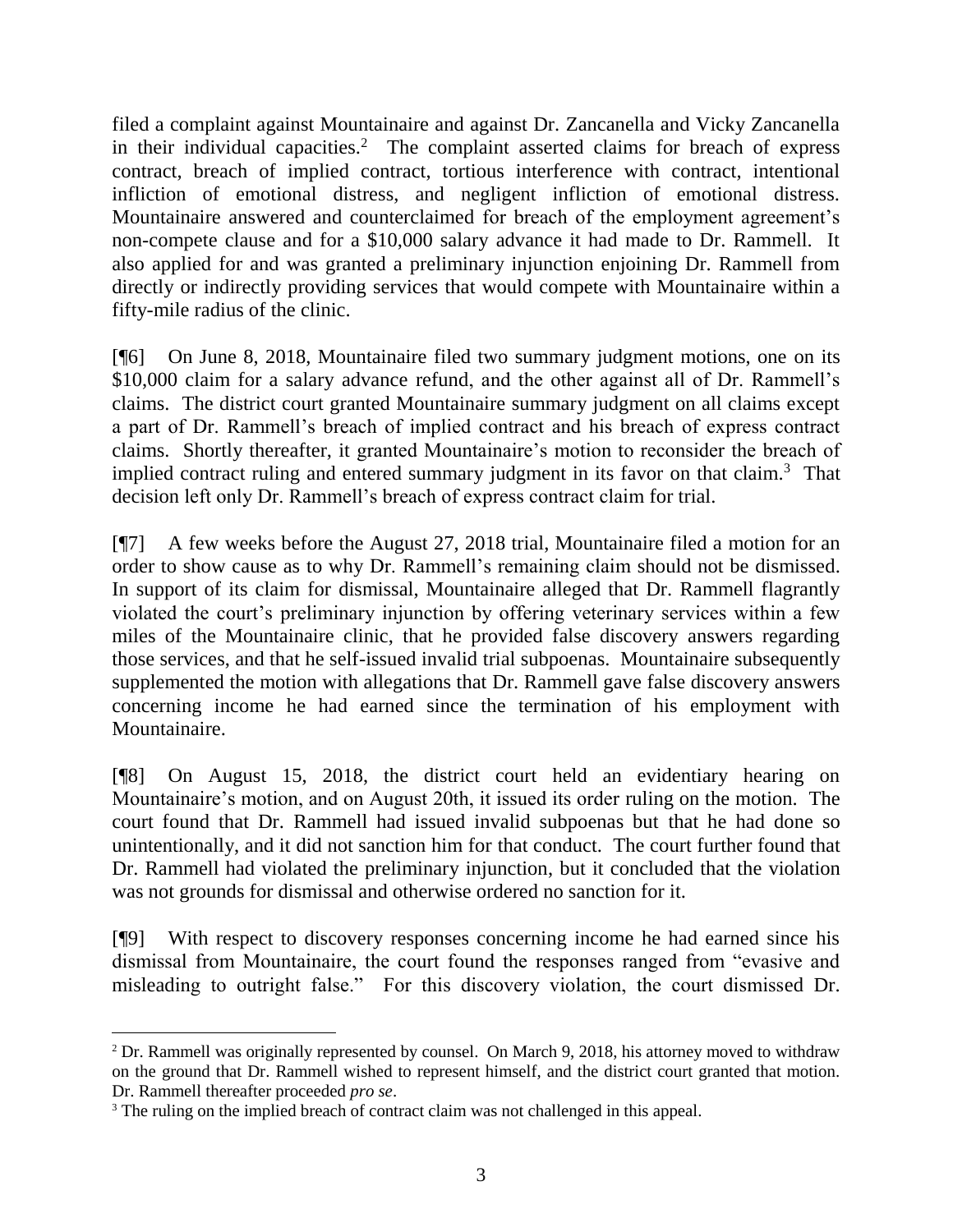Rammell's only remaining claim of breach of express contract. The court reasoned (footnote and citations omitted):

> Plaintiff's intent to fraudulently conceal this information can be inferred from the circumstances. There is a broad pattern of deceit. And given his obvious self-interest to enlarge his potential damages by concealing mitigation, the inference of deliberate deceit is hard to escape. At the hearing Defendant argued "if he wanted to know if I personally was making money, he should have asked me that question. I mean, he could have easily put, are you – are you, Rex Rammell, receiving any money from veterinary income? And I would have said, yes. But that isn't what he asked." That is what Defendant asked. There is no meaningful, logical difference between that question and Defendant's discovery requests. In fact, Defendant asked the same thing five different ways so as to leave no room for exceptions, evasion or omission.

> Plaintiff's degree of culpability is high. Having seen Plaintiff testify and had an opportunity to evaluate his demeanor, the Court believes his true position is exemplified by his most confident and certain testimony that "they were Wyoming Veterinary Center checks. I know it's a technicality, but it – LLCs are legal entities." His attempts to backpedal, such as his testimony that "this all could have come out in the trial, too. I mean, I wasn't trying to hide anything"—not that ambushing the opposing party at trial would excuse withholding evidence—were not credible. And his closing argument, "And to be right honest with you, the Douglas thing, it was a little extra cash. I really didn't think about it" was not supported by credible testimony. He had every opportunity to disclose this information. Instead he concocted a frivolous rationalization why disclosure was not required. Rather than assert his theory of non-discoverability, he deliberately concealed it, apparently confident he could justify himself if it were ever discovered. Since he concealed his withholding of this information, there was no opportunity to warn him that failure to comply with valid discovery requests would result in dismissal.

> The degree of actual prejudice to Defendant is also high. On the eve of trial, Defendant fortuitously discovered Plaintiff has hidden evidence of mitigation of his damages, in violation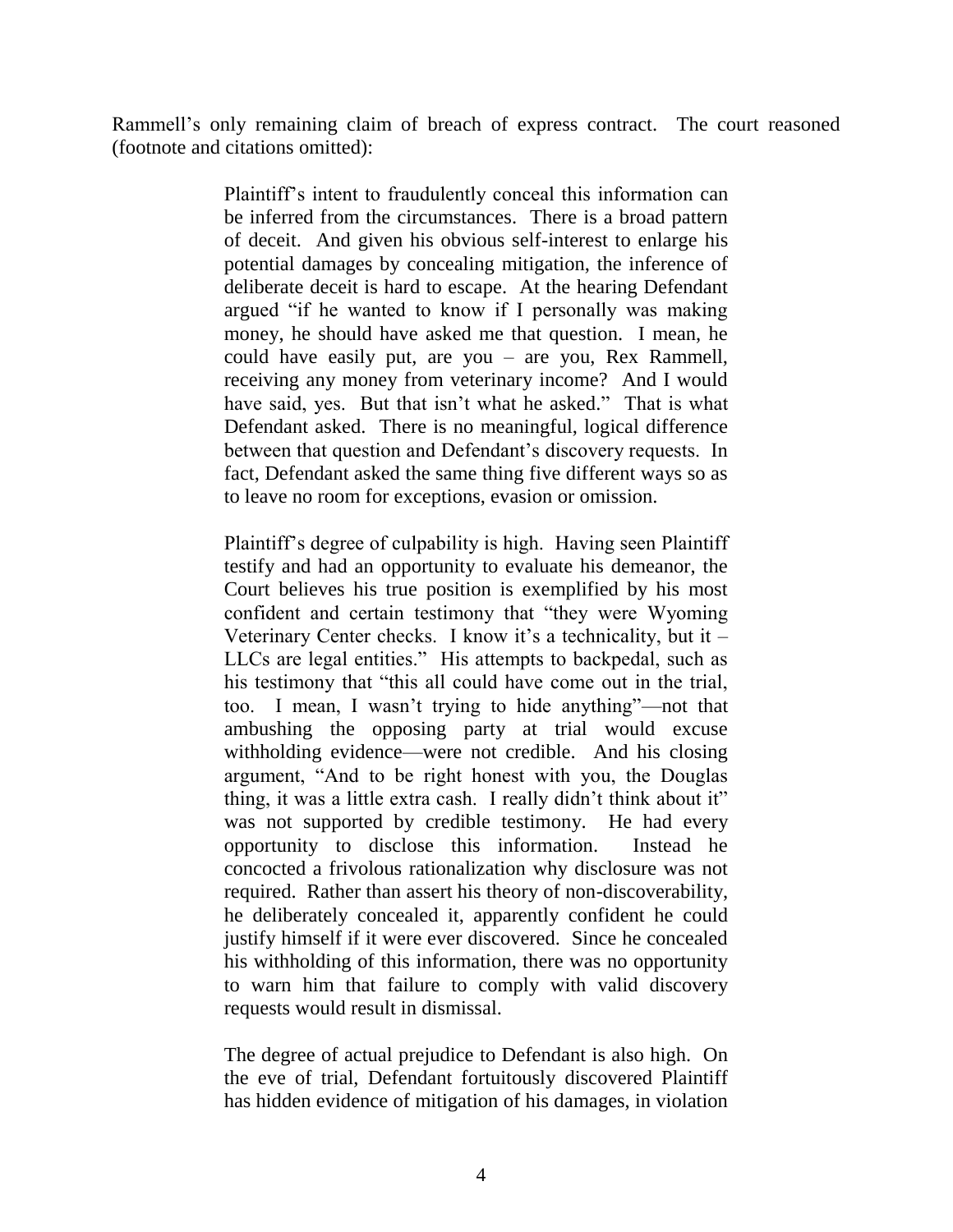of the Rules of Civil Procedure and three sets of discovery requests. Plaintiff's conduct created a substantial risk that if the jury verdict was in his favor, he would fraudulently recover greater damages than he was entitled to, misusing and interfering with the judicial process.

Finally, no lesser sanction than dismissal will suffice. The judicial process depends on transparency. Compliance with discovery is an essential element of justice. Plaintiff willfully failed to comply with his obligations to produce the evidence of damages sought by Defendant's discovery requests and in bad faith concealed his failure to comply. A less severe sanction would not sufficiently remedy Plaintiff's abusive conduct, as there is no way to ascertain whether he has concealed other crucial evidence, casting doubt on the reliability of any verdict in his favor. And a less severe sanction will not sufficiently punish and deter Plaintiff's dishonest conduct. The Court finds the complaint should be dismissed and judgment entered against Plaintiff under Rule 37 and/or under the inherent power of the Court to sanction fraud on the court.

[¶10] Dr. Rammell thereafter filed a timely notice of appeal to this Court. His notice of appeal contained a certification of transcript request, which stated that "[p]ursuant to W.R.A.P. 2.05(a) and 2.07(a)(4), Appellant, Rex Rammell[,] has ordered and made appropriate arrangements for payment of the transcript to be prepared in this matter." Handwritten next to that typed certification was the statement, "No transcript." In keeping with the handwritten notation, Dr. Rammell did not procure any transcripts for his appeal. He likewise did not indicate whether he intended to submit a statement of evidence or agreed statement, as required by W.R.A.P. 2.05(a).

### **DISCUSSION**

[¶11] We will address first Mountainaire's argument that Dr. Rammell's failure to make a proper certification in compliance with W.R.A.P. 2.05 is a jurisdictional flaw that requires dismissal of his appeal.

### **A. Jurisdiction**

[¶12] Mountainaire moved to dismiss Dr. Rammell's appeal, contending that he falsely certified that there were no transcripts from the proceedings below, and pointing out that his certification was otherwise not in compliance with W.R.A.P. 2.05. Mountainaire argued that Rule 2.05 is jurisdictional, and that the deficiencies in Dr. Rammell's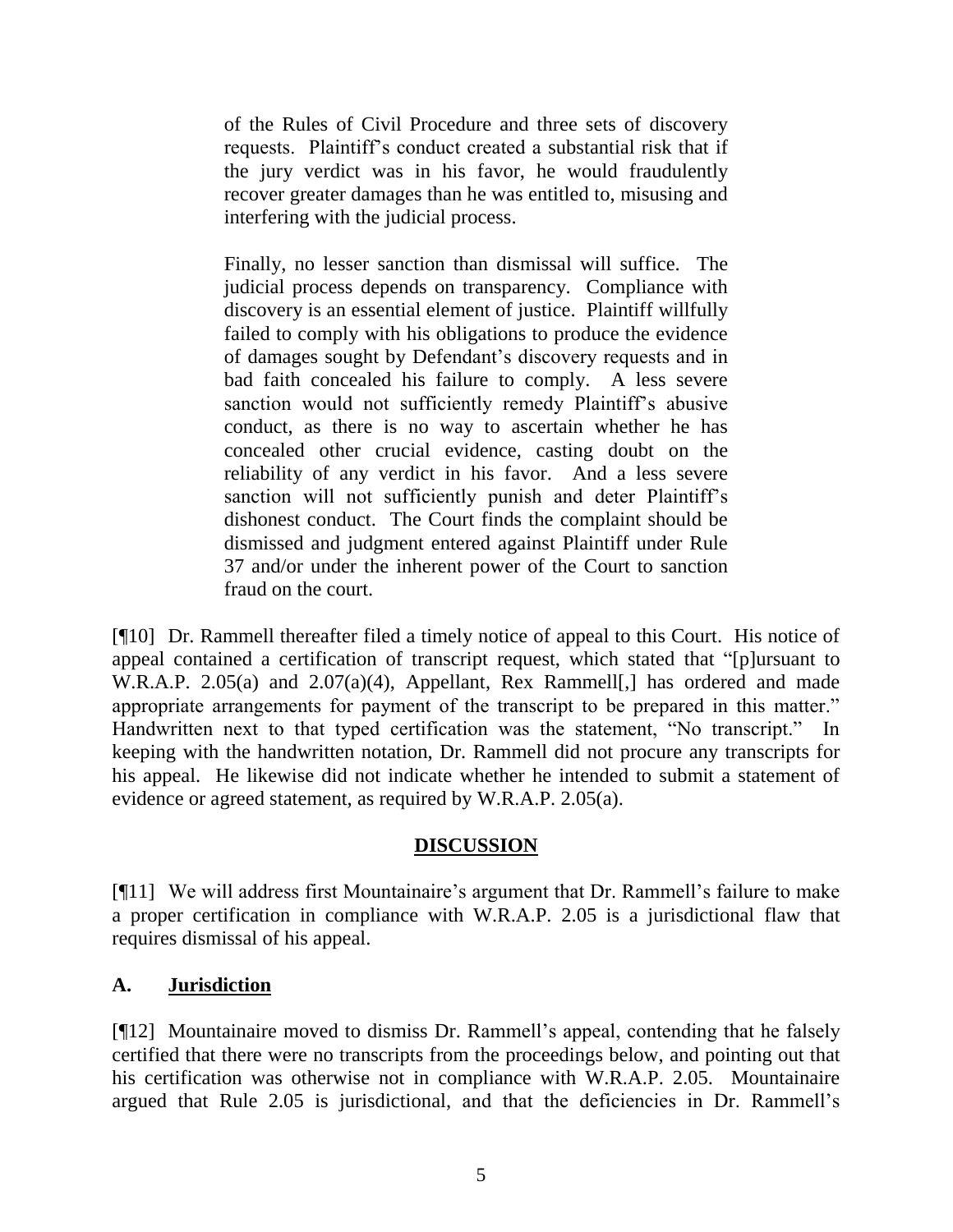certification therefore mandated dismissal of his appeal. We took Mountainaire's motion under advisement, and we now deny the motion. While we agree that the certification was deficient, we do not agree that Rule 2.05 is jurisdictional, and we decline to dismiss the appeal as a sanction for the deficiency.

[¶13] In response to Mountainaire's assertion that Dr. Rammell, through his handwritten "No transcript" note, falsely certified that there were no transcripts from the proceeding below, Dr. Rammell offered the following explanation:

> Appellant followed the example found on the W.R.A.P. page, but upon learning from the Clerk of District Court that transcript ordering was optional, Appellant made a notation that "no transcript" would be ordered, which was his prerogative, thereby making the certification null and void.

[¶14] Although both Dr. Rammell's written alteration and his explanation are misguided and wrong as a matter of law, we will show him the leniency we have the discretion to afford *pro se* litigants and accept that he did not intentionally misstate the record. *See Zeitner v. Shank*, 2012 WY 157, ¶ 11, 290 P.3d 180, 184-85 (Wyo. 2012) (quoting *[Young](http://www.westlaw.com/Link/Document/FullText?findType=Y&serNum=2002291428&pubNum=0004645&originatingDoc=I554494ed455911e28a21ccb9036b2470&refType=RP&fi=co_pp_sp_4645_298&originationContext=document&vr=3.0&rs=cblt1.0&transitionType=DocumentItem&contextData=(sc.Keycite)#co_pp_sp_4645_298)  v. State*[, 2002 WY 68, ¶ 9, 46 P.3d 295, 298 \(Wyo.](http://www.westlaw.com/Link/Document/FullText?findType=Y&serNum=2002291428&pubNum=0004645&originatingDoc=I554494ed455911e28a21ccb9036b2470&refType=RP&fi=co_pp_sp_4645_298&originationContext=document&vr=3.0&rs=cblt1.0&transitionType=DocumentItem&contextData=(sc.Keycite)#co_pp_sp_4645_298) 2002) (noting our policy to afford *pro se* litigants "some leniency from the stringent standards applied to formal pleadings drafted by attorneys"). This leaves the question of whether the deficiencies in the certification otherwise mandate dismissal.

[¶15] Rule 2.05 requires:

Concurrently with filing the notice of appeal, appellant must order and either make arrangements satisfactory to the court reporter for the payment for a transcript of the portions of the evidence deemed necessary for the appeal or make application for in forma pauperis status as provided in [Rule](http://www.westlaw.com/Link/Document/FullText?findType=L&pubNum=1008793&cite=WYRRAPR2.09&originatingDoc=N4BAAAD701B6011DD91439915CDABBB1A&refType=LQ&originationContext=document&vr=3.0&rs=cblt1.0&transitionType=DocumentItem&contextData=(sc.Category))  [2.09.](http://www.westlaw.com/Link/Document/FullText?findType=L&pubNum=1008793&cite=WYRRAPR2.09&originatingDoc=N4BAAAD701B6011DD91439915CDABBB1A&refType=LQ&originationContext=document&vr=3.0&rs=cblt1.0&transitionType=DocumentItem&contextData=(sc.Category)) A certificate of compliance with this rule shall be endorsed upon the notice of appeal. If appellant does not intend to order a transcript, the certificate of compliance shall include a statement indicating whether appellant intends to procure a statement of evidence pursuant to [Rule 3.03](http://www.westlaw.com/Link/Document/FullText?findType=L&pubNum=1008793&cite=WYRRAPR3.03&originatingDoc=N4BAAAD701B6011DD91439915CDABBB1A&refType=LQ&originationContext=document&vr=3.0&rs=cblt1.0&transitionType=DocumentItem&contextData=(sc.Category)) or an agreed statement pursuant to [Rule 3.08.](http://www.westlaw.com/Link/Document/FullText?findType=L&pubNum=1008793&cite=WYRRAPR3.08&originatingDoc=N4BAAAD701B6011DD91439915CDABBB1A&refType=LQ&originationContext=document&vr=3.0&rs=cblt1.0&transitionType=DocumentItem&contextData=(sc.Category))

W.R.A.P. 2.05(a).

[¶16] Dr. Rammell's notice of appeal was timely filed but deficient because it did not contain a clear Rule 2.05 certificate of compliance, and it did not indicate whether he intended to procure either of the specified transcript substitutes. *See* W.R.A.P. 2.07(a)(4)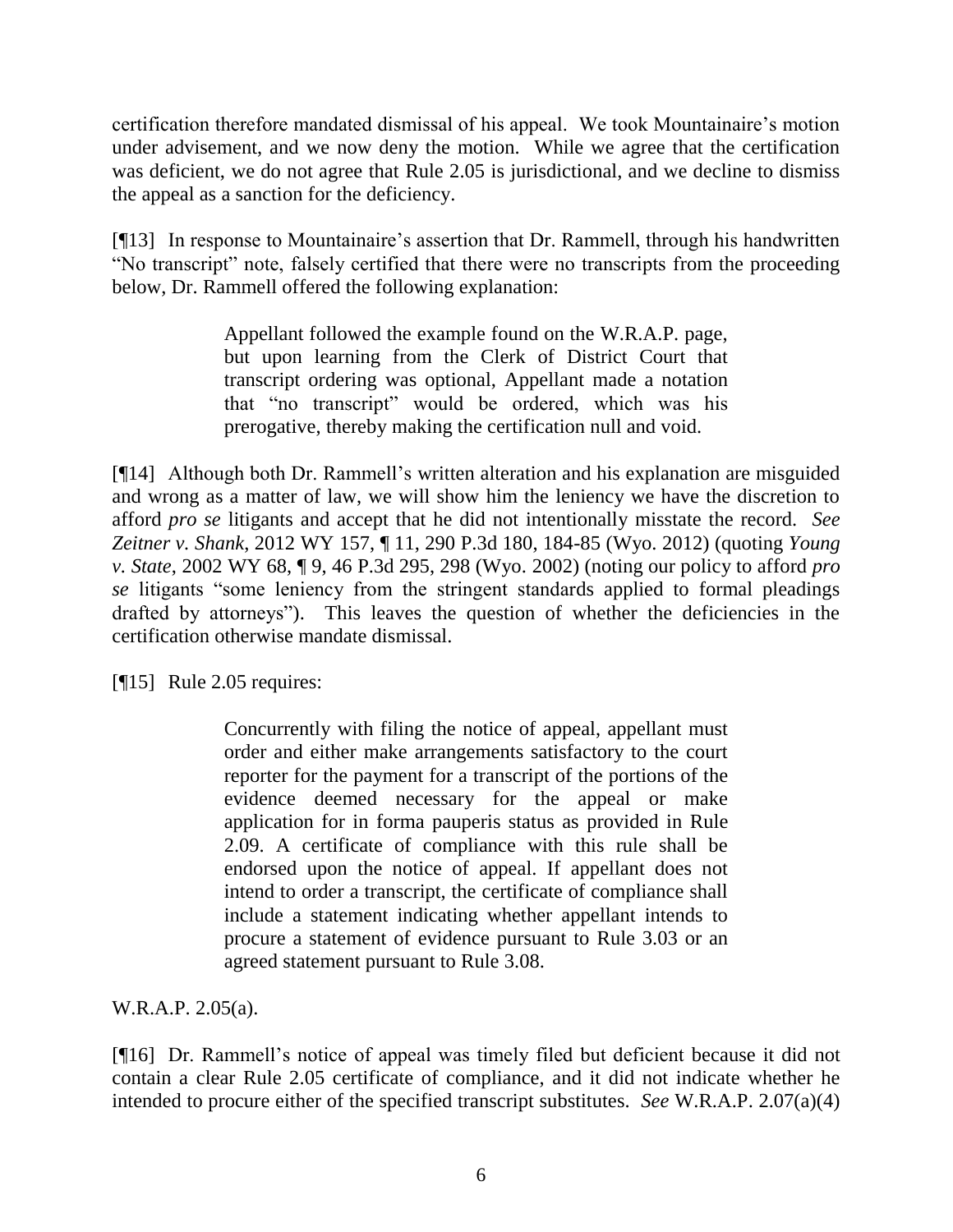(requiring notice of appeal to contain Rule 2.05 certificate). Rule 1.03 defines the consequences of failing to comply with our rules of appellate procedure and provides, in relevant part:

> The timely filing of a notice of appeal, which complies with [Rule 2.07\(a\),](http://www.westlaw.com/Link/Document/FullText?findType=L&pubNum=1008793&cite=WYRRAPR2.07&originatingDoc=N494BFCF01B6011DD91439915CDABBB1A&refType=LQ&originationContext=document&vr=3.0&rs=cblt1.0&transitionType=DocumentItem&contextData=(sc.Category)) is jurisdictional. The failure to comply with any other rule of appellate procedure, or any order of court, does not affect the validity of the appeal, but is ground only for such action as the appellate court deems appropriate, including but not limited to: refusal to consider the offending party's contentions; assessment of costs; monetary sanctions; award of attorney fees; dismissal; and affirmance.

### W.R.A.P. 1.03(a).

[¶17] Consistent with this rule, we have treated defects in an otherwise timely notice of appeal as grounds for sanction but not as jurisdictional. *See, e.g.*, *Armstrong v. Wyo. Dep't of Environmental Quality*, 2013 WY 53, ¶ 9, 300 P.3d 850, 851-52 (Wyo. 2013) (imposing sanction of dismissal for numerous rule violations including failure to include Rule 2.05 certificate of compliance in notice of appeal); *Finch v. Pomeroy*, 2006 WY 24, ¶¶ 2-4, 130 P.3d 437, 437-38 (Wyo. 2004) (summarily affirming where both notice of appeal and briefing failed to comply with rules); *see also Cor v. Sinclair Serv. Co.*, 2017 WY 116,  $\P$  4, 402 P.3d 992, 994 (Wyo. 2017) (defects other than timely filing of a notice of appeal are discretionary grounds for sanction). We therefore disagree with Mountainaire that the defects in Dr. Rammell's notice of appeal mandate dismissal.

[¶18] Mountainaire alternatively asks us to summarily affirm as a sanction for failure to provide a hearing transcript. As it points out, this Court has held that if an appellant fails to designate a record adequate for our review, we will assume the district court's rulings were correct and summarily affirm. *Rigdon v. Rigdon*, 2018 WY 78, ¶ 15, 421 P.3d 1069, 1074 (Wyo. 2018). At issue is the transcript of the evidentiary hearing, after which the district court entered its sanction of dismissal. That transcript has no bearing on the court's earlier summary judgment ruling on Dr. Rammell's tortious interference claim, and so we decline to summarily affirm on the entire appeal. *See Cor*, ¶ 4, 402 P.3d at 994 (sanctions for failure to comply with appellate rules are discretionary). To the extent the lack of a transcript affects our consideration of the dismissal order, we will address that deficiency in our discussion of that ruling.

# **B. Summary Judgment on Tortious Interference Claim**

[¶19] W.R.C.P. 56 governs summary judgment. We have described the obligations of the movant and nonmovant.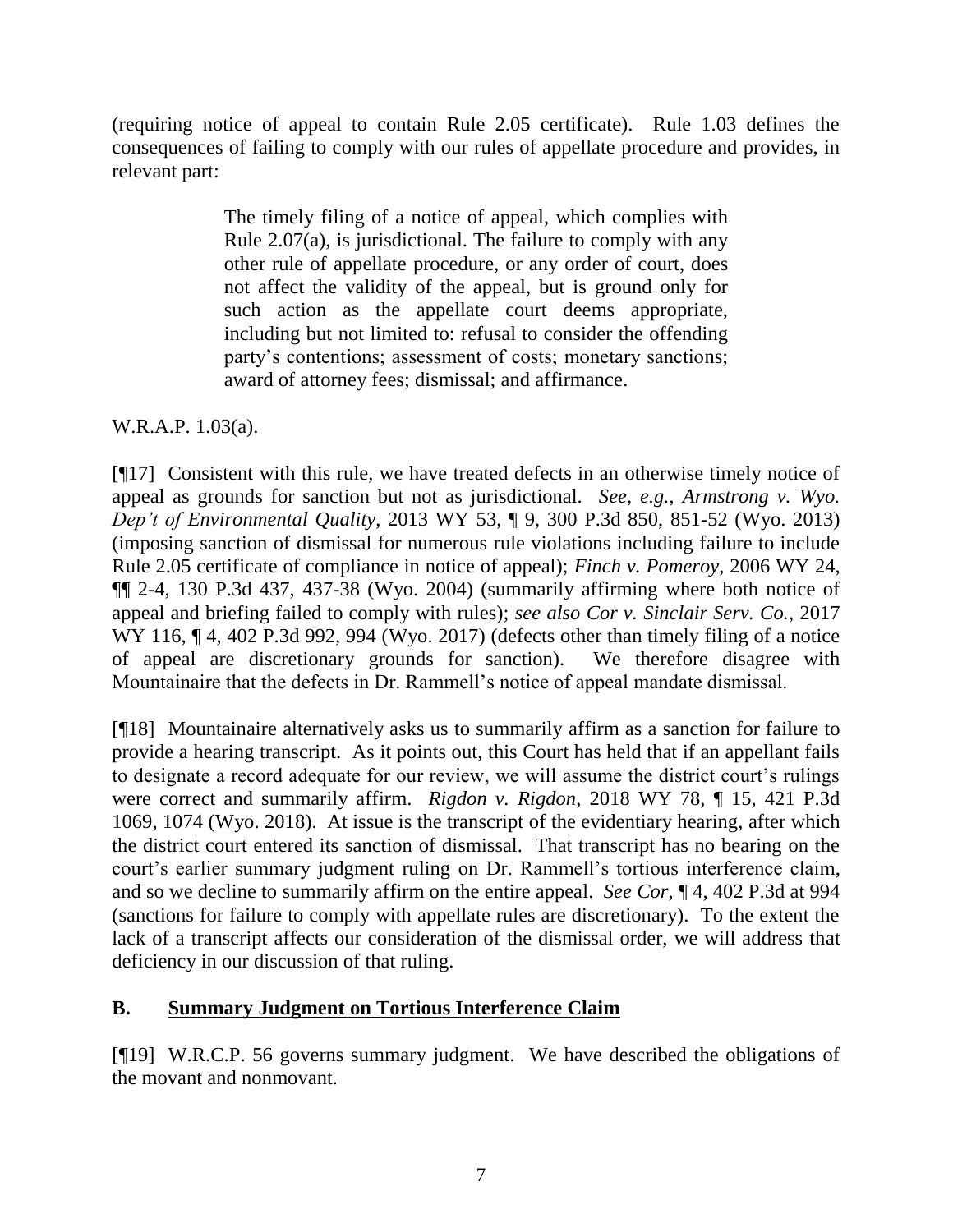The party requesting summary judgment bears the initial burden of establishing a prima facie case that no genuine issue of material fact exists and that summary judgment should be granted as a matter of law. [W.R.C.P. 56\(c\);](http://www.westlaw.com/Link/Document/FullText?findType=L&pubNum=1008760&cite=WYRRCPR56&originatingDoc=If00747d0015f11e88338c2a2b93e47e8&refType=LQ&originationContext=document&vr=3.0&rs=cblt1.0&transitionType=DocumentItem&contextData=(sc.Search)) *[Throckmartin v. Century 21 Top Realty](http://www.westlaw.com/Link/Document/FullText?findType=Y&serNum=2021462144&pubNum=0004645&originatingDoc=If00747d0015f11e88338c2a2b93e47e8&refType=RP&fi=co_pp_sp_4645_798&originationContext=document&vr=3.0&rs=cblt1.0&transitionType=DocumentItem&contextData=(sc.Search)#co_pp_sp_4645_798)*, 2010 WY 23, ¶ 12, [226 P.3d 793, 798 \(Wyo. 2010\).](http://www.westlaw.com/Link/Document/FullText?findType=Y&serNum=2021462144&pubNum=0004645&originatingDoc=If00747d0015f11e88338c2a2b93e47e8&refType=RP&fi=co_pp_sp_4645_798&originationContext=document&vr=3.0&rs=cblt1.0&transitionType=DocumentItem&contextData=(sc.Search)#co_pp_sp_4645_798) Until the movant has made a prima facie showing that there are no genuine issues of material fact, the nonmovant has no obligation to respond to the motion with materials beyond the pleadings. *[Id](http://www.westlaw.com/Link/Document/FullText?findType=Y&serNum=2021462144&pubNum=0006431&originatingDoc=If00747d0015f11e88338c2a2b93e47e8&refType=RP&originationContext=document&vr=3.0&rs=cblt1.0&transitionType=DocumentItem&contextData=(sc.Search))*.

Once a prima facie showing is made, the burden shifts to the party opposing the motion to present evidence showing that there are genuine issues of material fact. *[Boehm v. Cody](http://www.westlaw.com/Link/Document/FullText?findType=Y&serNum=1988003696&pubNum=0000661&originatingDoc=If00747d0015f11e88338c2a2b93e47e8&refType=RP&fi=co_pp_sp_661_710&originationContext=document&vr=3.0&rs=cblt1.0&transitionType=DocumentItem&contextData=(sc.Search)#co_pp_sp_661_710)  [Cntry. Chamber of Commerce](http://www.westlaw.com/Link/Document/FullText?findType=Y&serNum=1988003696&pubNum=0000661&originatingDoc=If00747d0015f11e88338c2a2b93e47e8&refType=RP&fi=co_pp_sp_661_710&originationContext=document&vr=3.0&rs=cblt1.0&transitionType=DocumentItem&contextData=(sc.Search)#co_pp_sp_661_710)*, 748 P.2d 704, 710 (Wyo. [1987\)](http://www.westlaw.com/Link/Document/FullText?findType=Y&serNum=1988003696&pubNum=0000661&originatingDoc=If00747d0015f11e88338c2a2b93e47e8&refType=RP&fi=co_pp_sp_661_710&originationContext=document&vr=3.0&rs=cblt1.0&transitionType=DocumentItem&contextData=(sc.Search)#co_pp_sp_661_710) (citing *England v. Simmons*[, 728 P.2d 1137, 1140-41](http://www.westlaw.com/Link/Document/FullText?findType=Y&serNum=1986159292&pubNum=0000661&originatingDoc=If00747d0015f11e88338c2a2b93e47e8&refType=RP&fi=co_pp_sp_661_1140&originationContext=document&vr=3.0&rs=cblt1.0&transitionType=DocumentItem&contextData=(sc.Search)#co_pp_sp_661_1140)  [\(Wyo. 1986\)\)](http://www.westlaw.com/Link/Document/FullText?findType=Y&serNum=1986159292&pubNum=0000661&originatingDoc=If00747d0015f11e88338c2a2b93e47e8&refType=RP&fi=co_pp_sp_661_1140&originationContext=document&vr=3.0&rs=cblt1.0&transitionType=DocumentItem&contextData=(sc.Search)#co_pp_sp_661_1140). The party opposing the motion must present specific facts; relying on conclusory statements or mere opinion will not satisfy that burden, nor will relying solely upon allegations and pleadings. *Boehm*[, 748 P.2d at 710.](http://www.westlaw.com/Link/Document/FullText?findType=Y&serNum=1988003696&pubNum=0000661&originatingDoc=If00747d0015f11e88338c2a2b93e47e8&refType=RP&fi=co_pp_sp_661_710&originationContext=document&vr=3.0&rs=cblt1.0&transitionType=DocumentItem&contextData=(sc.Search)#co_pp_sp_661_710) However, the facts presented are considered from the vantage point most favorable to the party opposing the motion, and that party is given the benefit of all favorable inferences that may fairly be drawn from the record. [*[Union Pacific R. Co.](http://www.westlaw.com/Link/Document/FullText?findType=Y&serNum=2024580781&pubNum=0004645&originatingDoc=If00747d0015f11e88338c2a2b93e47e8&refType=RP&fi=co_pp_sp_4645_871&originationContext=document&vr=3.0&rs=cblt1.0&transitionType=DocumentItem&contextData=(sc.Search)#co_pp_sp_4645_871)  v.*] *Caballo Coal Co.*[, \[2011 WY 24,\] ¶ 12, 246 P.3d \[867\] at](http://www.westlaw.com/Link/Document/FullText?findType=Y&serNum=2024580781&pubNum=0004645&originatingDoc=If00747d0015f11e88338c2a2b93e47e8&refType=RP&fi=co_pp_sp_4645_871&originationContext=document&vr=3.0&rs=cblt1.0&transitionType=DocumentItem&contextData=(sc.Search)#co_pp_sp_4645_871)  [871 \[\(Wyo. 2011\)\]](http://www.westlaw.com/Link/Document/FullText?findType=Y&serNum=2024580781&pubNum=0004645&originatingDoc=If00747d0015f11e88338c2a2b93e47e8&refType=RP&fi=co_pp_sp_4645_871&originationContext=document&vr=3.0&rs=cblt1.0&transitionType=DocumentItem&contextData=(sc.Search)#co_pp_sp_4645_871).

*Bogdanski v. Budzik*, 2018 WY 7, ¶ 18, 408 P.3d 1156, 1160-61 (Wyo. 2018) (quoting *Amos v. Lincoln Cty. Sch. Dist. No. 2*[, 2015 WY 115, ¶ 15, 359 P.3d 954, 958-59 \(Wyo.](http://www.westlaw.com/Link/Document/FullText?findType=Y&serNum=2036938590&pubNum=0004645&originatingDoc=If00747d0015f11e88338c2a2b93e47e8&refType=RP&fi=co_pp_sp_4645_958&originationContext=document&vr=3.0&rs=cblt1.0&transitionType=DocumentItem&contextData=(sc.Search)#co_pp_sp_4645_958) [2015\)\)](http://www.westlaw.com/Link/Document/FullText?findType=Y&serNum=2036938590&pubNum=0004645&originatingDoc=If00747d0015f11e88338c2a2b93e47e8&refType=RP&fi=co_pp_sp_4645_958&originationContext=document&vr=3.0&rs=cblt1.0&transitionType=DocumentItem&contextData=(sc.Search)#co_pp_sp_4645_958).

[¶20] On appeal, this Court reviews a district court's grant of summary judgment de novo. We have said:

> We review a district court's order granting summary judgment de novo and afford no deference to the district court's ruling. *Thornock v. PacifiCorp*[, 2016 WY 93, ¶ 10,](http://www.westlaw.com/Link/Document/FullText?findType=Y&serNum=2039785923&pubNum=0004645&originatingDoc=I050886c0192511e9a573b12ad1dad226&refType=RP&fi=co_pp_sp_4645_179&originationContext=document&vr=3.0&rs=cblt1.0&transitionType=DocumentItem&contextData=(sc.Search)#co_pp_sp_4645_179)  [379 P.3d 175, 179 \(Wyo. 2016\).](http://www.westlaw.com/Link/Document/FullText?findType=Y&serNum=2039785923&pubNum=0004645&originatingDoc=I050886c0192511e9a573b12ad1dad226&refType=RP&fi=co_pp_sp_4645_179&originationContext=document&vr=3.0&rs=cblt1.0&transitionType=DocumentItem&contextData=(sc.Search)#co_pp_sp_4645_179) This Court reviews the same materials and uses the same legal standard as the district court. *[Id](http://www.westlaw.com/Link/Document/FullText?findType=Y&serNum=2039785923&pubNum=0006431&originatingDoc=I050886c0192511e9a573b12ad1dad226&refType=RP&originationContext=document&vr=3.0&rs=cblt1.0&transitionType=DocumentItem&contextData=(sc.Search))*. The record is assessed from the vantage point most favorable to the party opposing the motion . . . , and we give a party opposing summary judgment the benefit of all favorable inferences that may fairly be drawn from the record. *[Id](http://www.westlaw.com/Link/Document/FullText?findType=Y&serNum=2039785923&pubNum=0006431&originatingDoc=I050886c0192511e9a573b12ad1dad226&refType=RP&originationContext=document&vr=3.0&rs=cblt1.0&transitionType=DocumentItem&contextData=(sc.Search))*. A material fact is one that would have the effect of establishing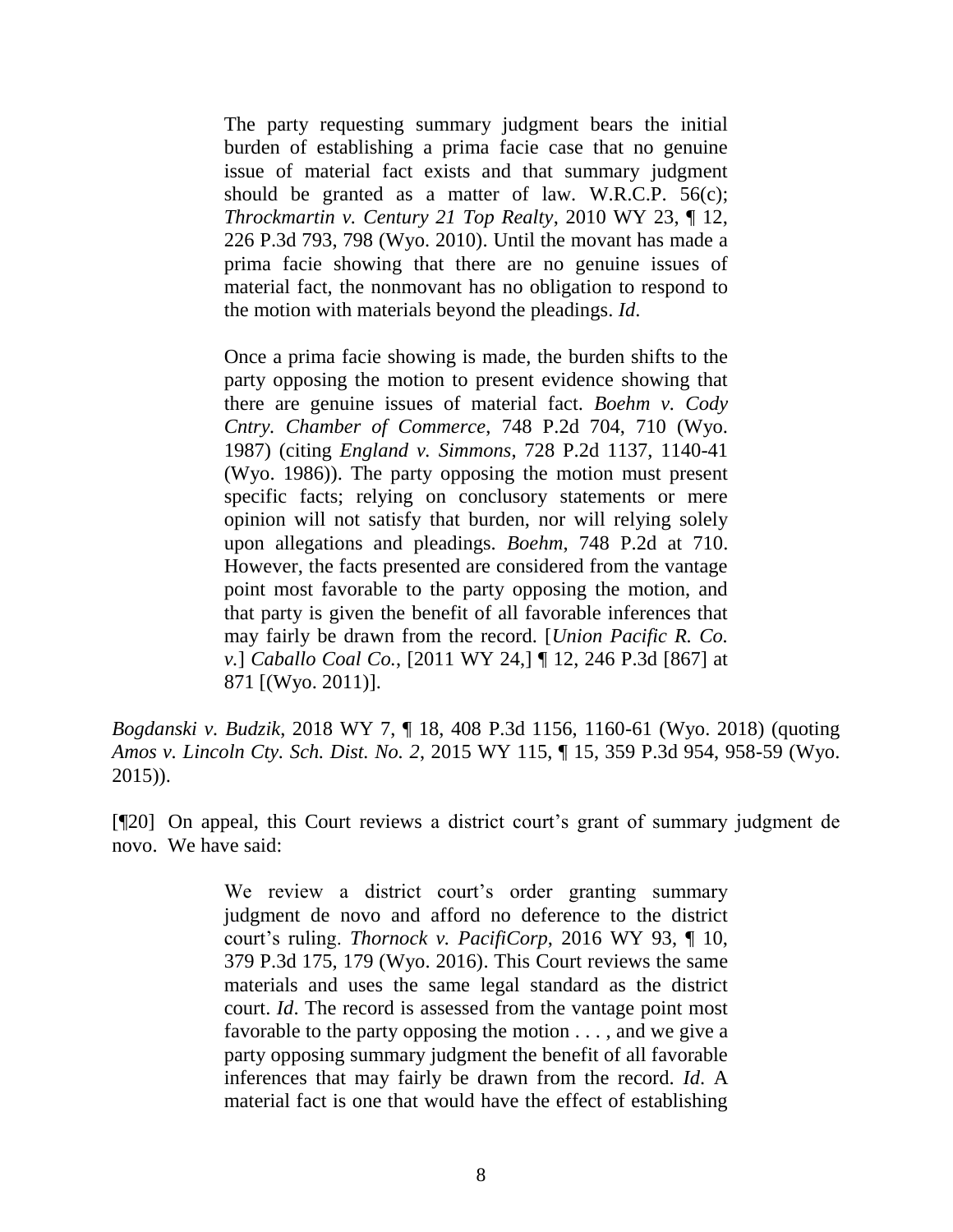or refuting an essential element of the cause of action or defense asserted by the parties. *[Id](http://www.westlaw.com/Link/Document/FullText?findType=Y&serNum=2039785923&pubNum=0006431&originatingDoc=I050886c0192511e9a573b12ad1dad226&refType=RP&originationContext=document&vr=3.0&rs=cblt1.0&transitionType=DocumentItem&contextData=(sc.Search))*.

*Wyo. Jet Center, LLC v. Jackson Hole Airport Bd.*, 2019 WY 6, ¶ 10, 432 P.3d 910, 914 (Wyo. 2019) (quoting *Reichert v. Daugherty*[, 2018 WY 103, ¶ 11, 425 P.3d 990, 994](http://www.westlaw.com/Link/Document/FullText?findType=Y&serNum=2045408383&pubNum=0004645&originatingDoc=I050886c0192511e9a573b12ad1dad226&refType=RP&fi=co_pp_sp_4645_994&originationContext=document&vr=3.0&rs=cblt1.0&transitionType=DocumentItem&contextData=(sc.Search)#co_pp_sp_4645_994)  [\(Wyo. 2018\)\)](http://www.westlaw.com/Link/Document/FullText?findType=Y&serNum=2045408383&pubNum=0004645&originatingDoc=I050886c0192511e9a573b12ad1dad226&refType=RP&fi=co_pp_sp_4645_994&originationContext=document&vr=3.0&rs=cblt1.0&transitionType=DocumentItem&contextData=(sc.Search)#co_pp_sp_4645_994).

[¶21] Dr. Rammell's tortious interference claim was against Dr. Zancanella and Vicky Zancanella. The Zancanellas supported their motion for summary judgment on this claim with their affidavits. Dr. Zancanella's affidavit stated in relevant part:

> 2. Mountainaire Animal Clinic, P.C. is a Wyoming professional corporation formed by me in 1983, and operated continuously since then. I am its sole shareholder and president. . . .

> > \* \* \* \*

4. In my capacity as president of Mountainaire Animal Clinic, P.C., I met with Dr. Rammell and terminated his employment on the morning of April 19, 2017. . . . Mountainaire Animal Clinic, P.C. has 27 employees, and many customers or animal owners. As president, I have worked very hard since 1983 to build up a competent and customer-oriented staff that works together as an effective team. I have also worked very hard since 1983 to earn the confidence of the animal owners who come to Mountainaire, and to treat our customers and their animals with courtesy, respect, and dignity. Because of Dr. Rammell's actions, the morale of Mountainaire's staff was seriously deteriorating. In my capacity as president of Mountainaire, I was concerned that Mountainaire would lose members of its staff who had been with us for many years. In addition, I was concerned that Mountainaire's customers would lose confidence in Mountainaire and in its ability to competently and courteously take care of their needs. . . . By the morning of April 19, 2017, in my capacity as president of Mountainaire Animal Clinic, P.C., I had come to the conclusion that the best interests of Mountainaire required that Dr. Rammell's employment be terminated immediately. I did not want to harm Dr. Rammell in any way, but my paramount concern had to be for the best interests of Mountainaire Animal Clinic, P.C., its staff and customers.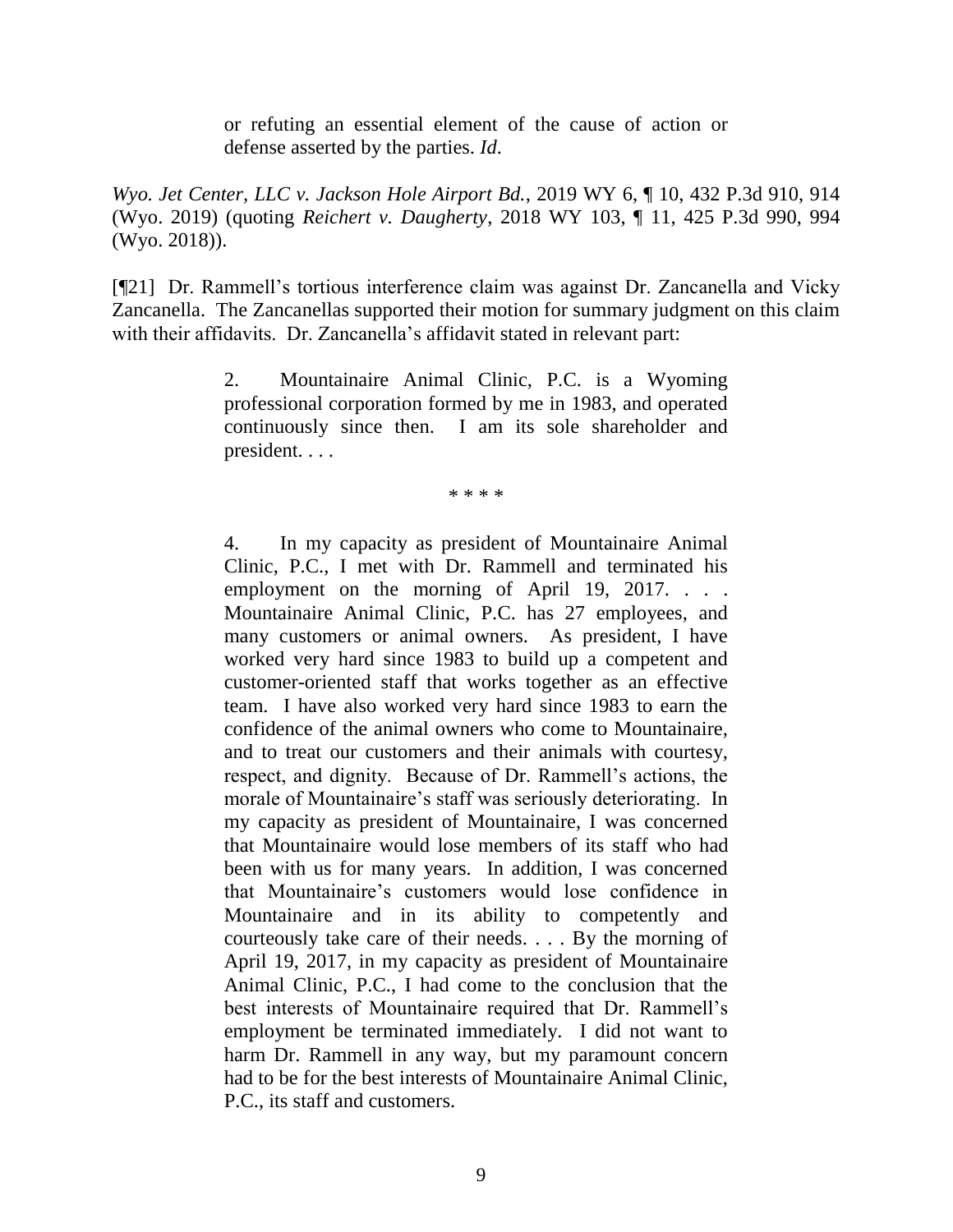[¶22] The record contains another affidavit of Dr. Zancanella, which was filed in support of Mountainaire's motion for summary judgment on its \$10,000 salary advance claim.<sup>4</sup> That affidavit included the following statement concerning the decision to terminate Dr. Rammell's employment:

> 6. In my capacity as president of Mountainaire Animal Clinic, P.C., I met with Dr. Rammell and terminated his employment on the morning of April 19, 2017. Only he and I were present. The decision to terminate Dr. Rammell's employment was solely made by me, as president of Mountainaire Animal Clinic, P.C.

[¶23] Vicky Zancanella's affidavit stated, in relevant part:

l

1. My name is Vicky Zancanella. I am the same person named in the above-entitled lawsuit as "Vicki Zancanella." I also use the name "Vicky Taylor."

2. I am married to Paul Zancanella, D.V.M. My husband is the sole shareholder and president of Mountainaire Animal Clinic, P.C., and he practices his profession of veterinary medicine through Mountainaire Animal Clinic, P.C., which offers veterinary and related services to the public.

3. At all times relevant to this lawsuit, I was employed by Mountainaire Animal Clinic, P.C. as its office manager.

4. Mountainaire Animal Clinic, P.C. hired Rex Rammell, D.V.M., to work as an employed veterinarian for a one-year term beginning November 14, 2016. Dr. Rammell's employment was terminated by Mountainaire Animal Clinic, P.C. on April 19, 2017.

5. Dr. Zancanella, as president of Mountainaire Animal Clinic, P.C., was the person who hired and the person who terminated Dr. Rammell. I did not make the decision to terminate Dr. Rammell, and I did not terminate Dr. Rammell's employment either individually or on behalf of

<sup>4</sup> W.R.C.P. 56 allows a court to consider any materials in the record when ruling on a summary judgment motion. W.R.C.P. 56(c)(3).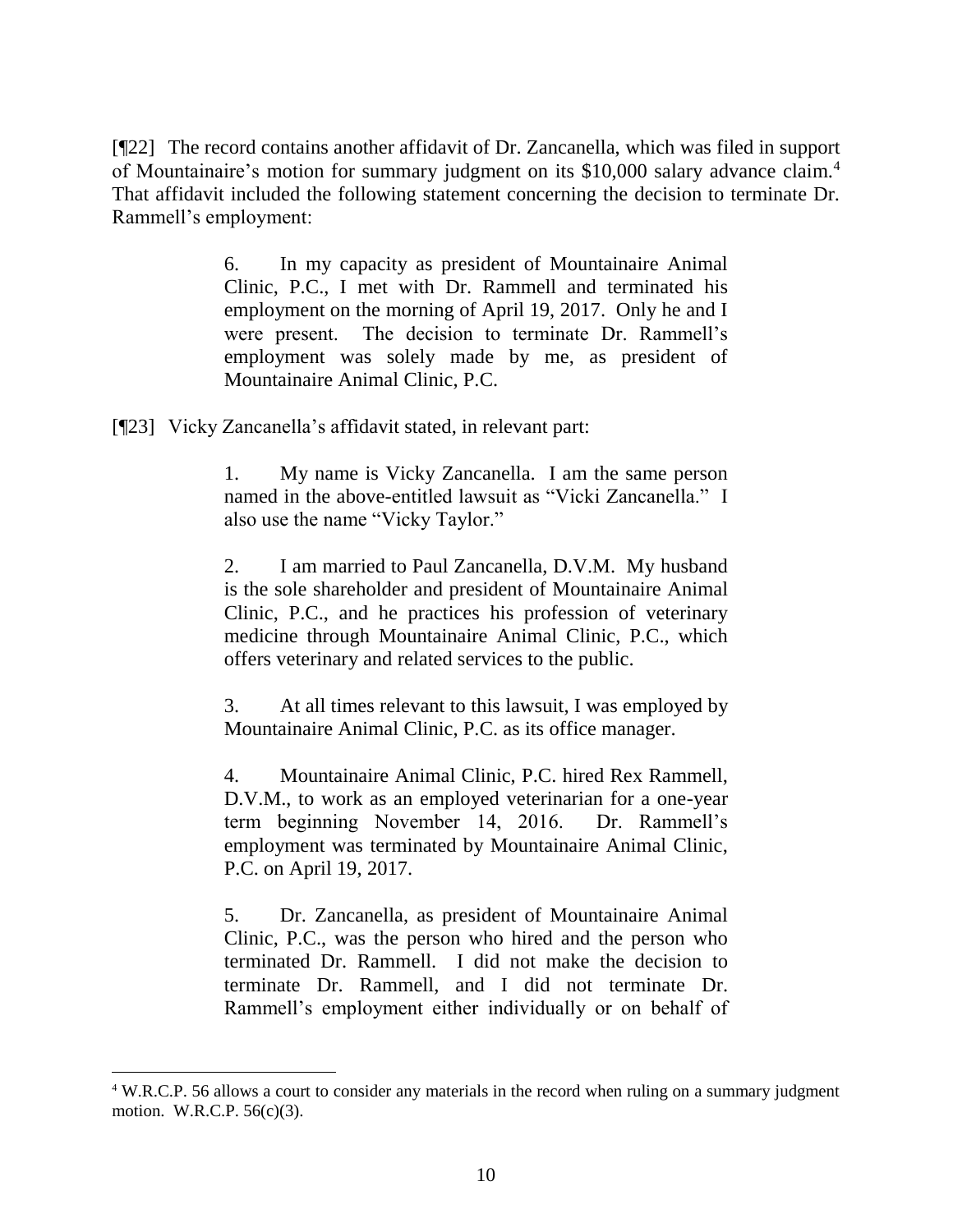Mountainaire Animal Clinic, P.C. I was not present at the time Dr. Rammell's employment was terminated.

[¶24] Dr. Rammell filed an opposition to the summary judgment motion, and concerning the tortious interference claim, he asserted that the facts were not undisputed. He alleged that he would prove at trial that he professionally and ethically performed his duties and that were it not for Vicky Zancanella's "rude and improper actions," he would still be working for Mountainaire. Dr. Rammell did not submit affidavits or any other supporting materials with his opposition. *See* W.R.C.P. 56(c)(1).<sup>5</sup>

[¶25] We agree with Mountainaire that the district court properly entered summary judgment against Dr. Rammell on his interference claim. Tortious interference with contract requires proof of the following elements:

> One who intentionally and improperly interferes with the performance of a contract (except a contract to marry) between another and a third person by inducing or otherwise causing the third person not to perform the contract, is subject to liability to the other for the pecuniary loss resulting to the other from the failure of the third person to perform the contract.

*Gore v. Sherard*, 2002 WY 114, ¶ 12, 50 P.3d 705, 710 (Wyo. 2002) (quoting *[Bear v.](http://www.westlaw.com/Link/Document/FullText?findType=Y&serNum=1998189870&pubNum=0000661&originatingDoc=Ia7112553f53911d99439b076ef9ec4de&refType=RP&fi=co_pp_sp_661_1253&originationContext=document&vr=3.0&rs=cblt1.0&transitionType=DocumentItem&contextData=(sc.Keycite)#co_pp_sp_661_1253)  [Volunteers of America, Wyoming, Inc.](http://www.westlaw.com/Link/Document/FullText?findType=Y&serNum=1998189870&pubNum=0000661&originatingDoc=Ia7112553f53911d99439b076ef9ec4de&refType=RP&fi=co_pp_sp_661_1253&originationContext=document&vr=3.0&rs=cblt1.0&transitionType=DocumentItem&contextData=(sc.Keycite)#co_pp_sp_661_1253)*, 964 P.2d 1245, 1253 (Wyo. 1998)).

[¶26] When such a claim is against a co-worker, a plaintiff must show that the coworker acted outside the scope of his or her employment in inducing the breach and acted for his or her own personal benefit.

A party asserting that a fact cannot be or is genuinely disputed must support the assertion by:

(A) citing to particular parts of materials in the record, including depositions, documents, electronically stored information, affidavits or declarations, stipulations (including those made for purposes of the motion only), admissions, interrogatory answers, or other materials; or

(B) showing that the materials cited do not establish the absence or presence of a genuine dispute, or that an adverse party cannot produce admissible evidence to support the fact.

W.R.C.P. 56(c)(1).

 $5$  Rule  $56(c)(1)$  provides: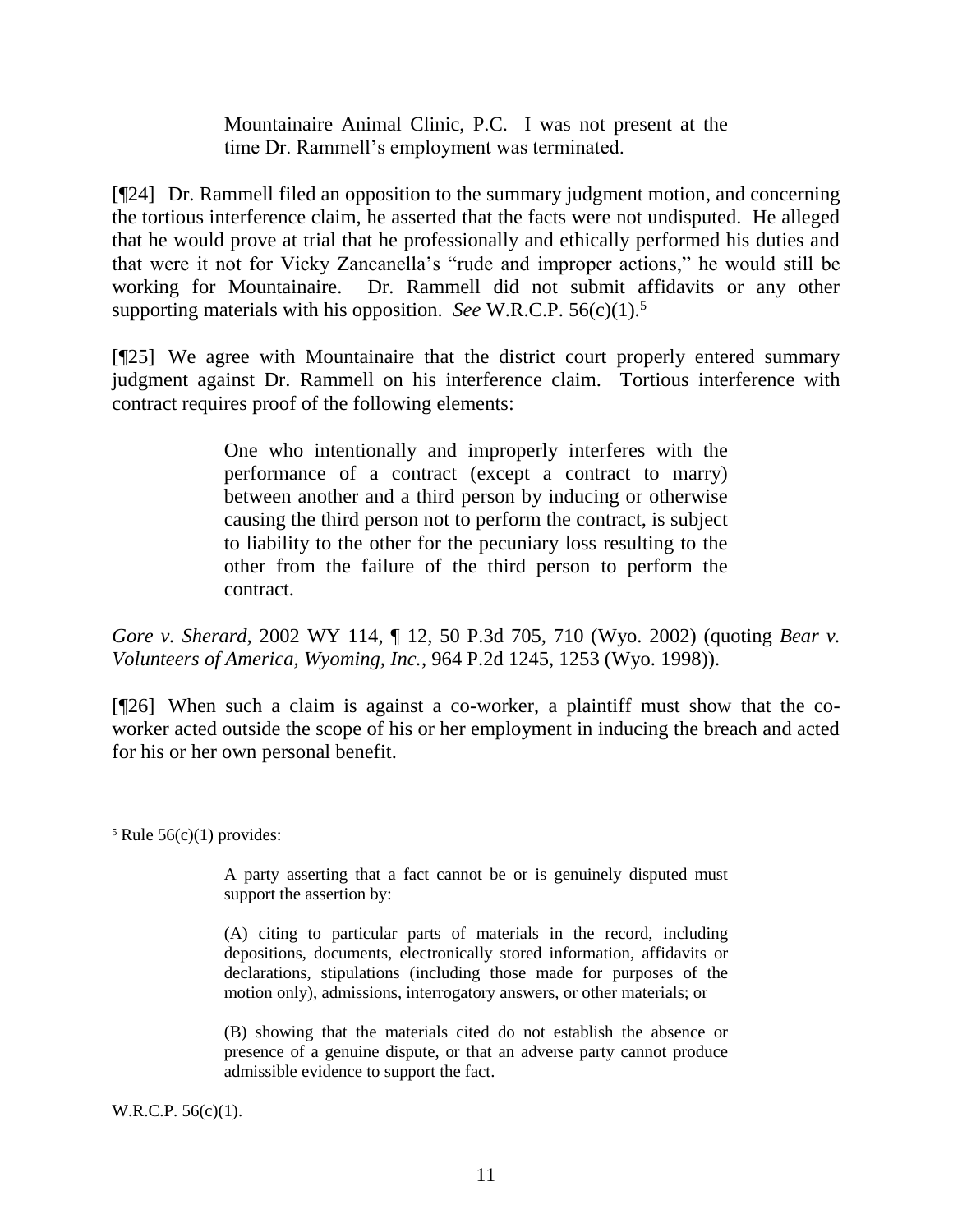In considering a claim of intentional interference with a contract which was brought by one employee against a coemployee, we stated: "An employee of a company is not liable for the company's breach of contract on the theory that the employee induced such breach if he acts in his official capacity, on behalf of the company, and not as an individual for his own advantage." *Davenport* [*v. Epperly*[\], 744 P.2d](http://www.westlaw.com/Link/Document/FullText?findType=Y&serNum=1987136832&pubNum=661&originatingDoc=Ie4457a30f56911d983e7e9deff98dc6f&refType=RP&fi=co_pp_sp_661_1114&originationContext=document&vr=3.0&rs=cblt1.0&transitionType=DocumentItem&contextData=(sc.UserEnteredCitation)#co_pp_sp_661_1114)  [\[1110\] at 1114](http://www.westlaw.com/Link/Document/FullText?findType=Y&serNum=1987136832&pubNum=661&originatingDoc=Ie4457a30f56911d983e7e9deff98dc6f&refType=RP&fi=co_pp_sp_661_1114&originationContext=document&vr=3.0&rs=cblt1.0&transitionType=DocumentItem&contextData=(sc.UserEnteredCitation)#co_pp_sp_661_1114) [(Wyo. 1987)]. In other words, as long as the employee acted within the scope of his authority, his actions in recommending that another employee be discharged may be justified as a matter of law. *[Dynan v. Rocky Mountain](http://www.westlaw.com/Link/Document/FullText?findType=Y&serNum=1990075365&pubNum=661&originatingDoc=Ie4457a30f56911d983e7e9deff98dc6f&refType=RP&fi=co_pp_sp_661_641&originationContext=document&vr=3.0&rs=cblt1.0&transitionType=DocumentItem&contextData=(sc.UserEnteredCitation)#co_pp_sp_661_641)  Federal Savings and Loan*[, 792 P.2d 631, 641 \(Wyo.1990\).](http://www.westlaw.com/Link/Document/FullText?findType=Y&serNum=1990075365&pubNum=661&originatingDoc=Ie4457a30f56911d983e7e9deff98dc6f&refType=RP&fi=co_pp_sp_661_641&originationContext=document&vr=3.0&rs=cblt1.0&transitionType=DocumentItem&contextData=(sc.UserEnteredCitation)#co_pp_sp_661_641)

*Bear*, 964 P.2d at 1254.

[¶27] With respect to Dr. Rammell's claim against Dr. Zancanella, the evidence was unrefuted that Dr. Zancanella was Mountainaire's president and sole shareholder, and the individual authorized to make Mountainaire's hiring and firing decisions. A claim that Dr. Zancanella tortiously interfered with Dr. Rammell's contract is tantamount to saying Dr. Zancanella induced himself to breach the contract. There was no third-party interference, which made the claim untenable.

[¶28] With respect to Dr. Rammell's claim against Vicky Zancanella, Dr. Rammell failed to refute the following with Rule 56(c)-required materials: that Dr. Zancanella alone made the decision to terminate his employment; that he did so out of concern for Mountainaire, and not for personal reasons; that Vicky Zancanella had no part in the decision; and that the Zancanellas were at all times acting within the scope of their employment. The record on summary judgment supports the district court's ruling, and we affirm it.

### **C. Dismissal as Sanction for Discovery Abuse**

[¶29] We review a district court's ruling imposing discovery violation sanctions for an abuse of discretion.

> District courts have discretion in determining the admissibility of evidence, controlling discovery, and selecting the proper means of sanctioning a discovery violation. *[In re](http://www.westlaw.com/Link/Document/FullText?findType=Y&serNum=2038459748&pubNum=0004645&originatingDoc=I745723b07a6a11e881e3e57c1f40e5c7&refType=RP&fi=co_pp_sp_4645_904&originationContext=document&vr=3.0&rs=cblt1.0&transitionType=DocumentItem&contextData=(sc.Search)#co_pp_sp_4645_904)  Paternity of HLG*[, 2016 WY 35, ¶ 7, 368 P.3d 902, 904](http://www.westlaw.com/Link/Document/FullText?findType=Y&serNum=2038459748&pubNum=0004645&originatingDoc=I745723b07a6a11e881e3e57c1f40e5c7&refType=RP&fi=co_pp_sp_4645_904&originationContext=document&vr=3.0&rs=cblt1.0&transitionType=DocumentItem&contextData=(sc.Search)#co_pp_sp_4645_904)  [\(Wyo. 2016\);](http://www.westlaw.com/Link/Document/FullText?findType=Y&serNum=2038459748&pubNum=0004645&originatingDoc=I745723b07a6a11e881e3e57c1f40e5c7&refType=RP&fi=co_pp_sp_4645_904&originationContext=document&vr=3.0&rs=cblt1.0&transitionType=DocumentItem&contextData=(sc.Search)#co_pp_sp_4645_904) *[Roemmich v. Roemmich](http://www.westlaw.com/Link/Document/FullText?findType=Y&serNum=2022728804&pubNum=0004645&originatingDoc=I745723b07a6a11e881e3e57c1f40e5c7&refType=RP&fi=co_pp_sp_4645_95&originationContext=document&vr=3.0&rs=cblt1.0&transitionType=DocumentItem&contextData=(sc.Search)#co_pp_sp_4645_95)*, 2010 WY 115, ¶ 22, [238 P.3d 89, 95 \(Wyo. 2010\).](http://www.westlaw.com/Link/Document/FullText?findType=Y&serNum=2022728804&pubNum=0004645&originatingDoc=I745723b07a6a11e881e3e57c1f40e5c7&refType=RP&fi=co_pp_sp_4645_95&originationContext=document&vr=3.0&rs=cblt1.0&transitionType=DocumentItem&contextData=(sc.Search)#co_pp_sp_4645_95) "[A]s long as there exists a legitimate basis for the trial court's ruling, that ruling will not be disturbed on appeal." *Wise v. Ludlow*[, 2015 WY 43, ¶ 42,](http://www.westlaw.com/Link/Document/FullText?findType=Y&serNum=2035665830&pubNum=0004645&originatingDoc=I745723b07a6a11e881e3e57c1f40e5c7&refType=RP&fi=co_pp_sp_4645_12&originationContext=document&vr=3.0&rs=cblt1.0&transitionType=DocumentItem&contextData=(sc.Search)#co_pp_sp_4645_12)